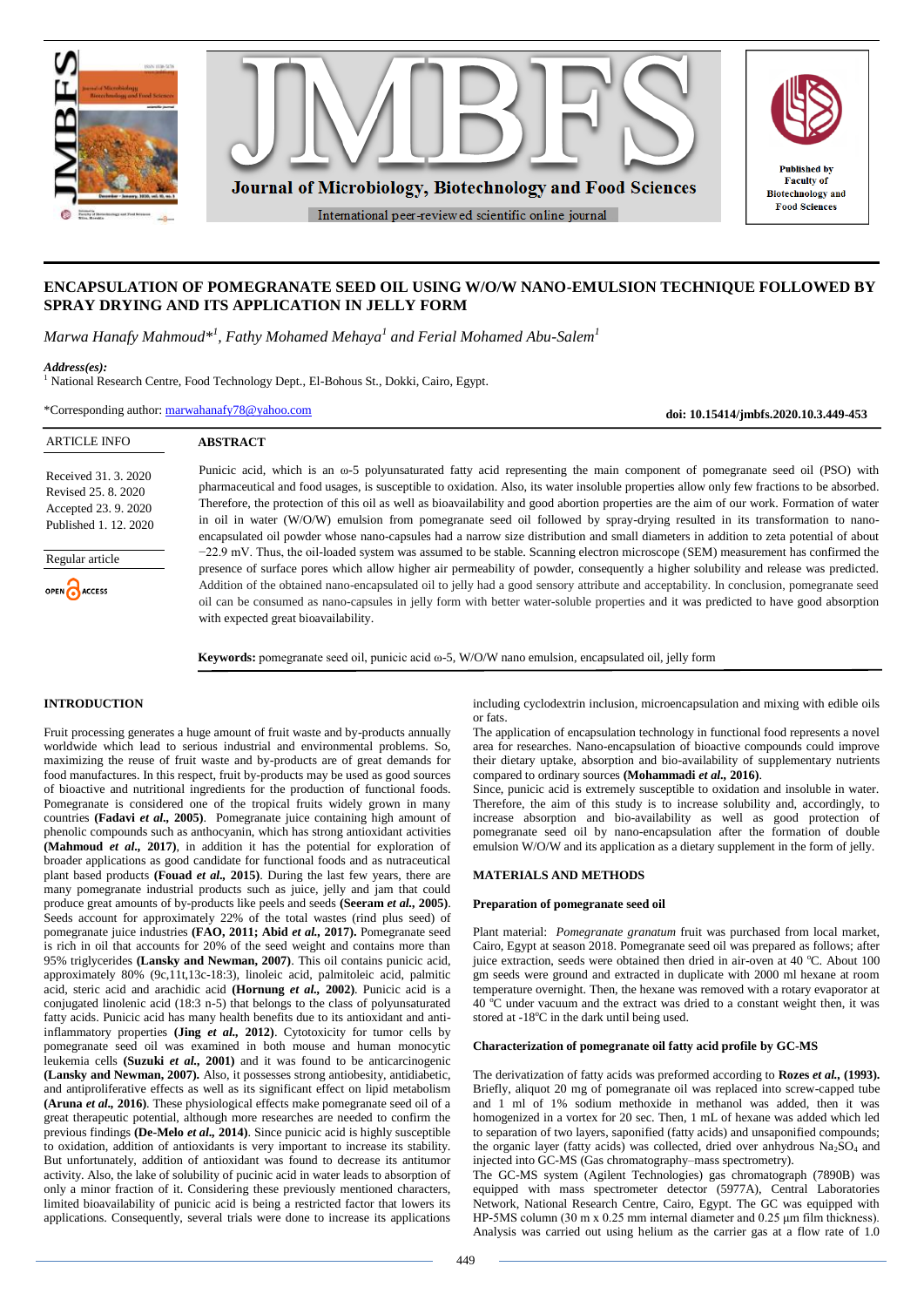ml/min, injection volume of 1  $\mu$ l and the following temperature program: 50 °C for 1 min; rising at 20 °C /min to 200 °C and held for 5 min; rising at 3 °C/min to 230 °C and held for 23 min. The injector and detector were held at 250 °C. Mass spectra were obtained by electron ionization (EI) at 70 eV and using a spectral range of m/z 20-550 and solvent delay 1.8 min. Identification of different constituents was determined by comparing the spectrum fragmentation pattern with those stored in Wiley and NIST Mass Spectral Library data.

### **Nano-emulsion preparation**

W/O/W nano-emulsion was prepared by spontaneous emulsification according to **(Assadpour** *et al.,* **2017)** with some modification. Briefly, biopolymer solution was prepared; Arabic gum powder and maltodextrin (25 g each) were dissolved separately in boiling deionized water to prepare 200 ml solution. At the same time, aqueous solution of whey protein concentrate (50 g) was prepared by dispersing required amounts of whey protein (WPC) powder into 200 ml deionized water. Then, all prepared solutions were gently stirred for at least 30 min on a magnetic stirrer, then they were mixed together and stored overnight at room temperature for full hydration of biopolymers. The emulsion was prepared by mixing of biopolymer solution and Span 80 solution and then added oil as drop wise to the solution at high speed homogenization (20000 rpm) using a mechanical homogenizer (CAT, Unidrive 1000 D, M.Zipperer GmbH, Germany) followed by prop-ultrasonic (SONICS, Vibra-cell, VCX750, USA).

# **Spray drying of W/O/W emulsion**

The prepared emulsion solution was transformed into encapsulated powder by spray drier (B-290, *Buchi*) equipped with a pressure air atomizing nozzle at 2.5 bar air pressure, inlet air temperature of  $180 \pm 5$  °C, and outlet air temperature of  $90 \pm 5$  °C with a feed flow rate of 450 ml/h. The dried powder was collected and stored in dark bottle, air tight containers at 4°C until further analysis.

# **Encapsulation efficiency measurement**

The encapsulation efficiency was determined by calculating the difference between the amount of oil at the surface against encapsulated oil in capsules as described by **Calvo** *et al.,* **(2010).** Briefly, 5 g of microcapsules were washed with 50 ml hexane under magnetic stirrer at 200 rpm for 60 sec. After 10 min, the mixture was filtered through filter paper (No. 41, Whatman, Maidstone, UK). The powder residue was again washed twice with 5 ml of hexane. Hexane was evaporated to constant weight by oven at 105 °C. The total oil content was extracted by Soxhlet extraction of microcapsules using 250 ml hexane for 5 g of powder for 4 h. The encapsulation efficiency was calculated by the following equation:

Encapsulation efficiency  $(\%)$  = (Total oil content - Surface oil content) / (Total oil content)  $\times$ 100.

#### **Droplet size measurement**

Droplet size (particle size and zeta potential) of pomegranate nano-oil was analyzed using a dynamic light scattering method (Zeta-sizer Nano Zs, Malvern Instrument, Malvern, UK). To avoid multiple scattering, all samples were diluted by water. For microstructure analysis, a Zeiss optical microscope (Germany) was used and the obtained images were analyzed using Image J Software **(Hosseini** *et al.,* **2015).**

### **Scanning electron microscopy of encapsulated powders**

The nano-encapsulated powder was sprinkled onto a two-sided adhesive tape and then coated with a thin layer of gold. Morphological features of particles were then observed by a field emission scanning electron microscope (S- 4160 Cold Field-Emission SEM, QUANTA, FEG 250, Thermo Fisher Scientific, USA) with an accelerated voltage of 320 kV and photographed at 6000.

## **Fourier transform infrared spectroscopy (FTIR)**

The structure analysis of the samples was examined by Fourier transform infrared spectroscopy (FT-IR). The IR spectra of the samples were recorded by FT-IR 6000 spectrometer (JASCO, Japan). The spectrum was scanned in transmission mode from  $400$  to  $4000 \text{ cm}^{-1}$  wavenumber. The dry samples were blended with KBr powder and pressed into a disk before spectrum acquisition.

# **Application in jelly form**

Jelly powder was prepared according to **(Mahmoud** *et al.,* **2017)** with some modification. Samples were prepared with added encapsulated oil at concentrations of  $2.5$ ,  $5$ ,  $7.5$  and  $10\%$ , while control sample was a commercial jelly powder. The treatments were first prepared by mixing 20 gm of gelatin powder and 75 gm of sugar with encapsulated oil, 0.1 gm of colors and 1 gm of

strawberry essence powder. Next, 200 ml hot water was added to the powder in a mixing bowl and the solution was adjusted with 20% citric acid solution to pH of 4.3 at which point the preservative sodium benzoate (0.05%) was added. Prepared jelly with different concentrations of the added encapsulated oil was stored in a 4 °C refrigerator and sensory evaluated to determine the more preferred level of added concentration.

#### **Sensory evaluation**

Sensory evaluation was conducted in the Food Technology Department, National Research Centre, Egypt. Twenty trained panelists aged between 25 and 40 years were selected to take part in the sensory panel. The panelists measured the selected critical jelly attributes such as color, flavor, texture, appearance, after taste and overall acceptability according to **Mahmoud** *et al.,* **(2017)**. All evaluations were performed in a well-controlled laboratory. To determine the degree of like for jelly products  $(9 =$  like extremely,  $5 =$  neither like nor dislike,  $1 =$  dislike extremely) according t[o Peryam and Girardot \(1952\)](https://onlinelibrary.wiley.com/doi/full/10.1111/j.1745-4557.2005.00014.x#b18).

#### **Statistical analysis**

The data obtained from the study was statistically subjected to analysis of variance (ANOVA) **Snedecor and Cochran (1980).** Data were presented as mean  $\pm$  standard deviation (SD). The least significant difference (LSD) value was used to determine significant differences between means using ASSIST version 7.7 beta. Values were considered significant at  $p \le 0.05$ .

# **RESULTS AND DISCUSIONS**

### **Pomegranate seed oil Fatty acid profile by GC-Mass spectrum**

Pomegranate seed is a rich source of oil with special characteristics, because it contains high percentage of punicic acid which is an omega-5 fatty acid. Results of the present study revealed that total lipids of the Egyptian *P. granatum* seed was 15.38% on dry weight basis. Previous studies have indicated approximately similar results. **Fadavi** *et al.,* **(2006)** reported that lipid content in sour pomegranate was 14.83% while **Melgarejo and Artes (2000)** reported that the lipid content was 6.3–12.2% for sweet Spanish pomegranate. Table 1 shows the fatty acid composition of oil extracted from pomegranate seed. It can be noticed that unsaturated fatty acids represent 89.73 % in pomegranate seed oil, where punicic acid  $(ω-5)$  is the predominant fatty acid  $(64.91%)$  and punicic acid isomers named alfa and beta eleostearic acids were represented as 11.3 and 2.86, respectively. Palmitic acid is the major saturated fatty acid with low percentage (3.66 %). **Dadashi** *et al.,* **(2013)** reported that punicic acid is the main fatty acid identified by gas chromatography for the oil extracted from four Iranian commercial varieties of pomegranate seed and it was found in the range from 72.07 % to 73.31 %. The difference in punicic acid percentage between our results and the results of **Dadashi** *et al.,* **(2013)** may be attributed to pomegranate different varieties as well as different conditions of cultivation.

|  |  | <b>Table 1</b> Fatty acid composition of pomegranate seed oil by GC-Mass |  |
|--|--|--------------------------------------------------------------------------|--|
|  |  |                                                                          |  |

| <b>Fatty Acid</b>                  | <b>Relative %</b> | Library              |
|------------------------------------|-------------------|----------------------|
| palmatic acid Methyl ester         | 3.66              | NIST <sub>14.L</sub> |
| cis-Linoleic acid methyl ester     | 3.89              | NIST14.L             |
| Oleic acid methyl ester            | 5.91              | W9N11.L              |
| stearic acid methyl ester          | 3.86              | NIST14.L             |
| pinucic acid methyl ester          | 64.91             | W9N11.L              |
| alfa-Eleostearic acid methyl ester | 11.3              | W9N11.L              |
| beta-Eleostearic acid methyl ester | 2.86              | W9N11.L              |
| 11-Eicosenoic acid methyl ester    | 0.86              | NIST14.L             |
| Oleic acid amide                   | 2.72              | NIST14.L             |
| $\Sigma$ CLA fatty acids           | 79.07             |                      |
| $\Sigma$ Unsaturated fatty acid    | 89.73             |                      |
| $\Sigma$ Saturated fatty acid      | 7.52              |                      |

### **Water/Oil/Water emulsion**

Emulsions are one of the promising encapsulation and delivery technologies; they have advantages such as controlled release and chemical stability of encapsulated nutrients like minerals, vitamins, amino acids, polyphenols, bioactive compounds etc**. (Ilyasoglu and El, 2019; Prichapan and Klinkesorn, 2014).** Double emulsions have many food applications such as reducing fat content, improving fatty acid profile, encapsulation of functional components and reducing sugar/salt content of foods by increasing taste intensity. Water-oil-water emulsions are primarily used in food applications. In this study, formation of double emulsion W/O/W by getting the oil particles wrapping the WPC molecules was made, then it was covered by another layer of polymer to produce a bigger molecule. That emulsion was obtained by either WPC and span twenty to produce water in oil in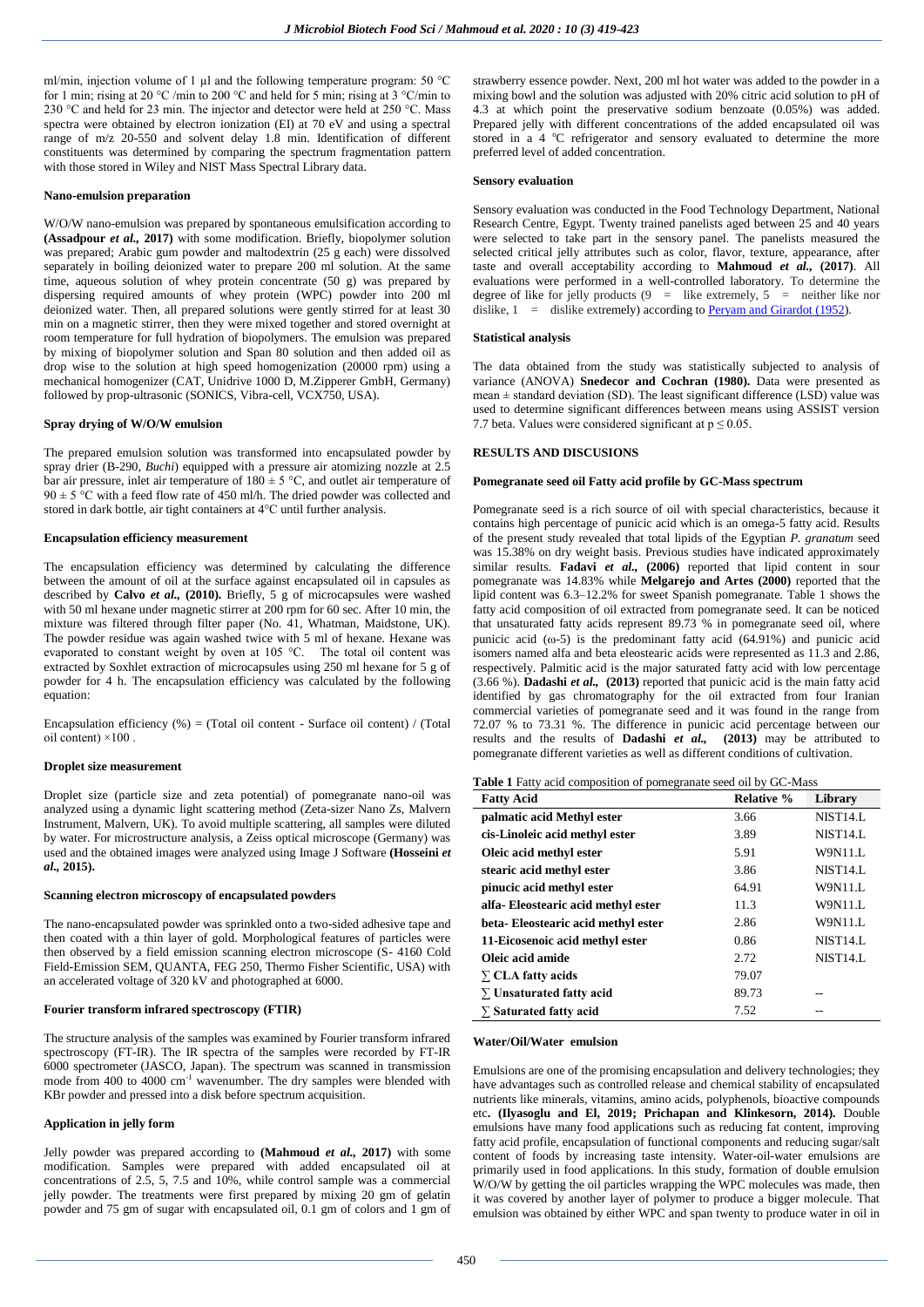water emulsion. This structure allows more protection of oil, as well as its transformation into more water soluble particles and allow addition of more water-soluble additives to the emulsion **(Buyukkestelli, and El, 2019).**

#### **Characterization of formulated Nano-capsules**

The role of ω-polyunsaturated fatty acids and their delivery to the intestine in sufficient amount is beneficial due to its anti-inflammatory properties and accordingly, reduce the chronic diseases **(Ilyasoglu and El, 2014).** Therefore, characterization of the prepared biodegradable nanoparticles of pomegranate seed oil was done to predict the improvement in its stability and solubility.

#### **Droplet size measurement**

The Particle size and its distribution were measured using DLS (dynamic light scattering) method, which is the common and popular technique for determining nano droplet size distribution profile of suspension **(Khazaei** *et al.,* **2014).** The droplet size of the tested samples Figure 1 showed that oil-loaded polymer micelles had a narrow size distribution and small diameters (about 112 nm). That small size caused by adsorption onto the surface of a system or interface surfactant reduces the surface free energy and consequently decreases interfacial tension between the lipid matrix and the aqueous phase and leads to easier disruption of particles during homogenization to form smaller particles **(Soleimanian** *et al.,* **2018).**

Zeta potential reflects the stability of emulsion systems **(Soleimanian** *et al.,* **2018)**. Also, Zeta potential reflects the repulsion strength between charged particles. Typically, achieving a good stability required a minimum zeta potential of  $\pm 30$  mV for nano suspension electrostatically stabilized. Furthermore,  $\pm 20$  mV zeta potential is sufficient in the case of the combination between electrostatic and steric forces. This is because the hydrophilic surfactant coat can improve the stability of emulsion by further hydration surface layer **(Tamjidi** *et al.,* **2014)**. In this study, the polymer displayed a zeta potential of about −22.9 mV, hence the oil-loaded polymer system was assumed to be stable. The oil-loaded polymer micelles had a great surface area because of the entrapment of polymer molecules, which may be accountable for the enhancement of the negative charge on the micelle's surfaces. It was reported that by relatively high surface charges, particles could reinforce each other with a strong electrostatic emulsion force, thus improved the stability of the system **(Chen** *et al.,* **2012).**





**Figure 1** Zeta Size and Potential of nano encapsulated pomegranate seed oil.

# **Encapsulated powder morphology by Scanning electron microscopy and Encapsulation efficiency**

Figure 2 reveals the SEM microphotographs of the powder containing encapsulated pomegranate seed oil with high content of ω-5 punicic fatty acid. Encapsulated powder consisted of WPC particles in the size of nano (about 112 nm) wrapped with pomegranate seed oil layer and every group (about 2-4 molecules) of nano particles covered by another layer of polymer to produce a bigger particle (ranged from 200 up to 2000 nm) as shown in Figure 2. Observations obtained from SEM confirmed the presence of surface pores obtained by emulsion matrix containing Span as a surfactant. This structure allowed great air permeability into the powder, while at the same time, much solubility and release are predictable due to higher surface area **(Khazaei** *et al.,* **2014 ; Jafari** *et al.,* **2007)**. Also, samples became with more smooth surfaces, rare cracks, and no dents which indicated a better protection of encapsulated oil

and higher encapsulation efficiency (85.75%) which is in accordance with those results obtained by **Assadpour and Jafari (2017).**





**Figure 2** SEM microphotographs of: a) nano encapsulated pomegranate seed oil & b) nano-oil particles with illustrating the structure of whey protein layer surrounded.

### **Characterization of encapsulated powder by FTIR**

FTIR method is nondestructive technique for studying the functional groups of food matrices including oil. The FTIR spectra of pomegranate seed oil (PSO) and encapsulated PSO with whey protein/ gum Arabic/ Maltodextrin are illustrated in Figure 3. In PSO, the peak located at  $3009 \text{ cm}^{-1}$  corresponding to -C-H stretch which indicate to the double bond of an unsaturated fatty acid, while at 2925 and 2856 cm<sup>-1</sup> the peaks correspond to the alkene and alkane stretch vibrations of hydrocarbon. These peaks had stronger intensity in pure oil than encapsulated ones. The peak around 990-980 cm<sup>-1</sup> corresponds to the conjugated C-C double bonds (cis and trans) in punicic acid and their isomers. Peaks located at 3400 and 1637 cm<sup>-1</sup> in the FTIR spectra of encapsulated oil are attributed to the O–H stretching, and asymmetric N-H (-NH3 +) of amide I. The amide I peak at  $1637$ cm<sup>-1</sup> referred to the α-helix of secondary structure of proteins in whey protein **(Dybing and Smith, 1991).** Moreover, the main ingredient of whey protein is β-lactoglobulin (apex 57%) which provide emulsifying properties for their amphiphilic molecules that can increase emulsion stability and generate desirable characteristics of emulsions as well as decrease the interfacial tension between the hydrophilic and lipophilic phases **(Sobhaninia** *et al.,* **2017).** The peak at 1741 cm<sup>-1</sup> represents to the carbonyl stretching group of the triacylglycerols in unsaturated fatty acids.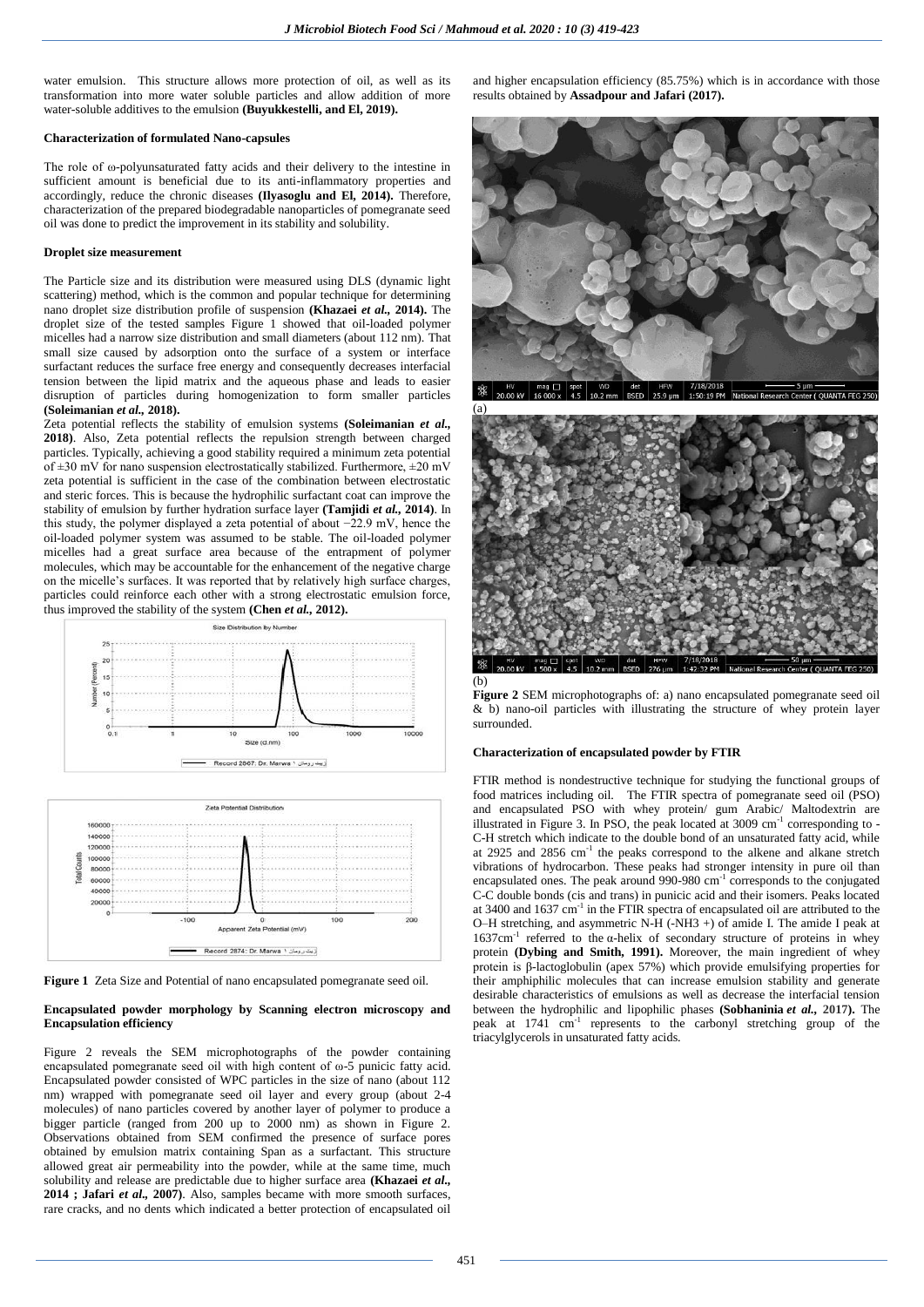

**Figure 3** FTIR spectra of pomegranate seed oil (PSO) and encapsulated PSO.

### **Jelly form of encapsulated oil**

The nano-encapsulation process is an alternative technique to increase the oil stability and allow its incorporation in foods with high water content. Addition of pomegranate seed oil in the form of nano-capsules to jelly was done to improve the bioavailability of the pomegranate seed oil. Jelly was selected as an application because it is a dietary supplement of a delicious taste and of high interest, especially for children. Figure 4 showed the jelly fortified with pomegranate seed oil nano capsules with different concentration of addition, comparing to control sample.



**Figure 4** Jelly form of pomegranate seed oil Nano encapsulated.

#### **Sensory evaluation**

The sensory evaluation mean scores of parameters were statistically analyzed and the results are shown in Table 2. Results showed that no significant difference was found in both of color and texture between control and nano encapsulated pomegranate seed oil powder ( $p > 0.05$ ). On the other hand, sensory attributes which represented in taste, flavor and after taste showed significant differences between control and samples with nano pomegranate seed oil powder. The control sample and sample with pomegranate seed oil nano powder at a level of 2.5 % had no significant difference in overall acceptability, while there was a significant difference ( $p < 0.05$ ) between them and samples with 5, 7.5 and 10% pomegranate seed oil nano powder. Regarding overall acceptability, the panelists preferred control sample and the sample produced with 2.5% pomegranate seed oil nano powder. Generally, it has been observed that the higher the percentage of the added powder, the more the sweet taste and the more pronounced the flavor of the added strawberry. Also, the higher the amount of added nano-powder, the greater the turbidity and lack of transparency (Figure 4).

### **Table 2** Sensory evaluation mean scores of parameters

| <b>Treatment</b> | Color            | <b>Taste</b>     | <b>Flavor</b>     | After taste      | Texture          | <b>Overall</b><br>acceptability |
|------------------|------------------|------------------|-------------------|------------------|------------------|---------------------------------|
| Control          | $8.28a \pm 1.17$ | $8.64a \pm 0.49$ | $8.46a\pm0.49$    | $8.64a \pm 0.49$ | $8.1a \pm 0.9$   | $8.82a \pm 0.4$                 |
| T1               | $7.2a \pm 0.98$  | $7.92a \pm 0.4$  | $7.56ab \pm 0.49$ | $8.1a\pm0$       | $7.92a \pm 0.4$  | $8.28a \pm 0.4$                 |
| <b>T2</b>        | $7.74a \pm 0.8$  | $6.84b \pm 0.8$  | $7.02b \pm 0.98$  | $6.66b \pm 1.08$ | $7.38a \pm 1.17$ | $7.2b \pm 0.64$                 |
| Т3               | $7.2a \pm 0.9$   | $6.66b \pm 0.8$  | $6.66b \pm 0.8$   | $6.84b \pm 1.03$ | $7.38a \pm 1.17$ | $6.84c\pm0.49$                  |
| Т4               | 7.38a±1.17       | $6.3b \pm 0.00$  | $6.66b\pm0.49$    | $6.66b \pm 0.8$  | $7.38a \pm 1.17$ | $6.48\pm0.4$                    |
| $LSD$ 5%         | 0                | 0.769            | 0.904             | 1.02             | 0                | 0.628                           |

- All values are means of triplicate determinations ± standard deviation (SD).

- Means withincolumn with different letters are significantly different at (P<0.05).

# **CONCLUSIONS**

The nano-form of pomegranate seed oil was encapsulated with whey protein, Arabic gum and maltodextrin and Span as surfactant to improve its solubility, stability and bioavailability. The results of both zeta and electron microscope showed that the formed emulsion was water in oil in water (W/O/W) with the formation of the two double layers surrounding the particles. Also, it showed that encapsulated powder consisted of pomegranate seed oil particles in the size of nano (about 112 nm) covered by a layer of polymer, and every group of nano oil particle covered by another layer of polymer to produce a bigger particle in micrometer size (about 200-2000 nm). On the other hand, the encapsulated powder of pomegranate oil had narrow size distribution and small diameters and which was indicated to be stable emulsion by the analysis of droplet size with dynamic light scattering method, in addition to be completely soluble in water. Also, it had a larger surface area which might be responsible for the enhancement of the negative charges on the micelle's surfaces. There were surface pores obtained by emulsion matrix, which can allow higher air permeability into powder, while a higher solubility and release is predicted. The obtained results lead to a good characteristic of encapsulated oil with water soluble properties and accordingly, more bioavailability. Finally, formation of nano-encapsulated oil in the jelly shapes made it easy and attractive to the consumer as a source of dietary supplement of punicic acid with regarded to better water-soluble properties and predicted good absorption and great bioavailability.

**Acknowledgment:** The work team is really thankful to the National Research Centre that has funded the project (grantee No: 11040110 / 2016-201) to allow for the potentiality to complete this research as a part of the project.

**Funding statement:** This work was supported by the National Research Centre, Giza, Egypt (Grant No:11040110 /2016–2019 National Research Centre) as a part of an ongoing project.

**Competing interest statement:** The authors declare no conflict of interest.

**Originality of work :** All data of this work is original data and not submitted before in any other journal.

**Approving statement:** All authors have read and approved the manuscript; and, that all are aware of its submission to JFST.

**Ethical approve:** The panelists were informed about the objectives of the study and their permission in the form of written consent was obtained. The study protocol was done in accordance with the guidelines stated by the Ethical Committee of the National Research Centre and it was approved by the committee (16-4/2).

**Additional information:** No additional information is available for this paper.

#### **REFERENCES**

Abid, M., Cheikhrouhou, S., Renard, C.M., Bureau, S., Cuvelier, G., Attia, H., & Ayadi, M.A., (2017). Characterization of pectins extracted from pomegranate peel and their gelling properties. *Food Chem.*, 215, 318their gelling properties. *Food Chem.*, 215, 318-32[5.https://doi.org/10.1016/j.foodchem.2016.07.181](https://doi.org/10.1016/j.foodchem.2016.07.181)

Aruna, P., Venkataramanamma, D., Singh, A. K., & Singh, R. P. (2016). Health benefits of punicic acid: a review. *Comprehensive Reviews in Food Science and Food Safety*, 15(1), 16-2[7.https://doi.org/10.1111/1541-4337.12171](https://doi.org/10.1111/1541-4337.12171)